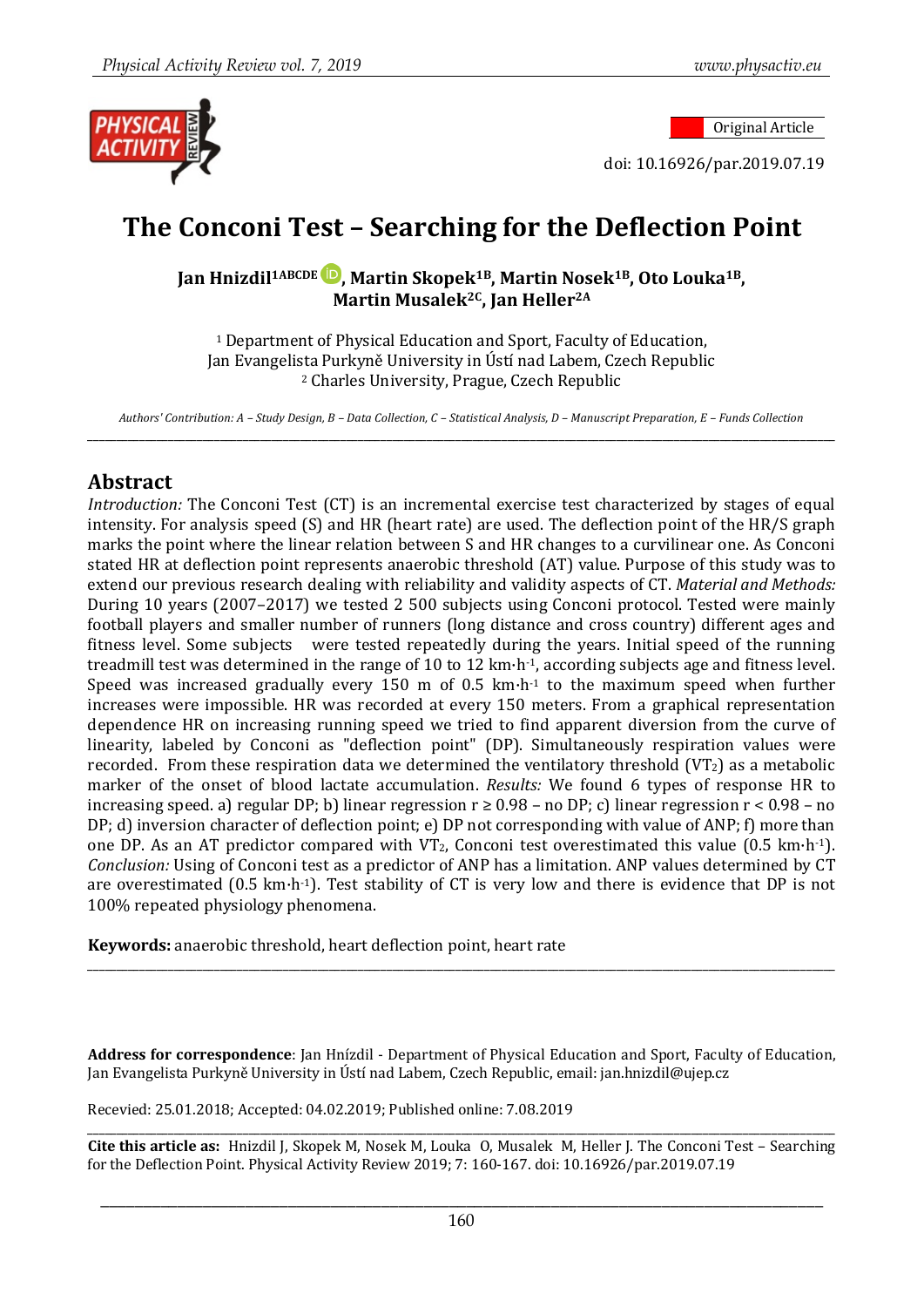## **INTRODUCTION**

The Conconi Test (CT) is a non-invasive incremental performance test characterized by stages of equal intensity. For analysis intensity (speed or power) and HR (heart rate) are used [1]. The linear curve of the HR and movement intensity correlation disrupts at a specific point which is called the heart rate deflection point (HRDP) and according to Conconi this value is associated with the value of the anaerobic threshold (AT)

After Conconi defines this physiological phenomenon in his work, he then cites studies conducted by Pendergast et al. [2], who proved that the increased oxygen consumption  $(VO<sub>2</sub>)$  above the AT level is lower than the proportional increase of activity intensity. Conconi assumes that the speed increase above AT levels is partially dependent on  $V_2$  and HR and thus the increasing speed above the AT levels is not accompanied by the same increase of HR as we can see in below-submaximal intensities.

This theoretical concept has many opponents. Some studies bring up information of the linear characteristics of HR response based on the increasing performance difficulty during CT, or the occurrence of an inversion deflection point [3–9]. Some researchers expressed doubts about the existence of HRDP regarding it not to be a physiological phenomenon and pointing to it as the result of the test protocol [10]. Generally speaking, we may find a wide range of opinions about the existence of HRDP, and its observable and measurable aspects. Such discrepancies in professional sources may possibly also occur due to modified protocols to a certain extent [11], which are tailored to researchers' needs and take only the core aspects of the original Conconi Test design.

The constant distance of individual segments is frequently mentioned as the explanation for HRDP occurrence. Because the length/distance of the segment is constant and shortens mainly at the few last segments, the time segment needed for going through such a segment shortens as well. The ability of the organism and cardiovascular system to efficiently adapt to the increasing challenge also decreases. This is also one of the HRDP aspects which have to be taken into account [12]. On the other hand, the adaptation of the cardiovascular system to the increasing stress is effectively set between 10 to 20 seconds, unless the speed increase is above 0.5 km·h-1. Vachon et al. [13] state that the sustainable set occurs between 10 to 20 seconds from the start  $(\pm 2)$  beats per minute) using the Conconi protocol. As can be seen from all of the previously mentioned studies, we may come to the conclusion that the curve deflection after HRDP establishment using the Conconi protocol and the HR curve deflection level is highly dependent on the protocol type used during the experiment [10]. Vachon et al. [13] also state that they were able to come to 100% efficacy level after an HRDP deflection curve establishment using the Conconi protocol in a training environment in contrast to a lab environment, in which case the efficacy level weigh only 50% using the running ergometer. Good reproducibility levels and visual analysis of the HRDP is currently more preferred to computer-based data processing, as Strupler et al. [14] suggest.

The issue is the CT validity to the AT criterion, e.g. Carey [15] excludes the practical use of CT, even though he managed to find significant difference (p = 0.30) between AT and CT levels using a Spiroergometer and V-slope method. The main cause of this, according to the author, is the low level of the correlation coefficient ( $r = 0.458$ ), the high standard of error of the estimate (10.7 t·min<sup>-1</sup>) and the high total error (16.7 t·min·1) [12]. On the other hand, Petit et al. [16] compare the levels of HRDP with AT detected by a method which analyses the changes in the ventilation threshold with a high correlation coefficient (r = 0.95) and without any significant difference detected (deflexion point speed of 16.3  $\pm$  2.1 km·h<sup>-1</sup> vs. a Ventilation threshold speed of 16.4  $\pm$  2.3 km·h<sup>-1</sup>.) A similar highly significant result has also been detected for HR (178  $\pm$  7.7 for HRDP vs. 180  $\pm$  9.9 beats per minute for the ventilation threshold) [16]. Even though a lot of studies have looked into such issues, none so far has been able to come with an unambiguous result.

Our study would like to provide answers for the following research questions: 1) Is it possible to detect HRDP on a treadmill by using the Conconi protocol? 2) Is this detection point equivalent to the AT level of the established golden standard, also known as the dynamic ventilation parameters?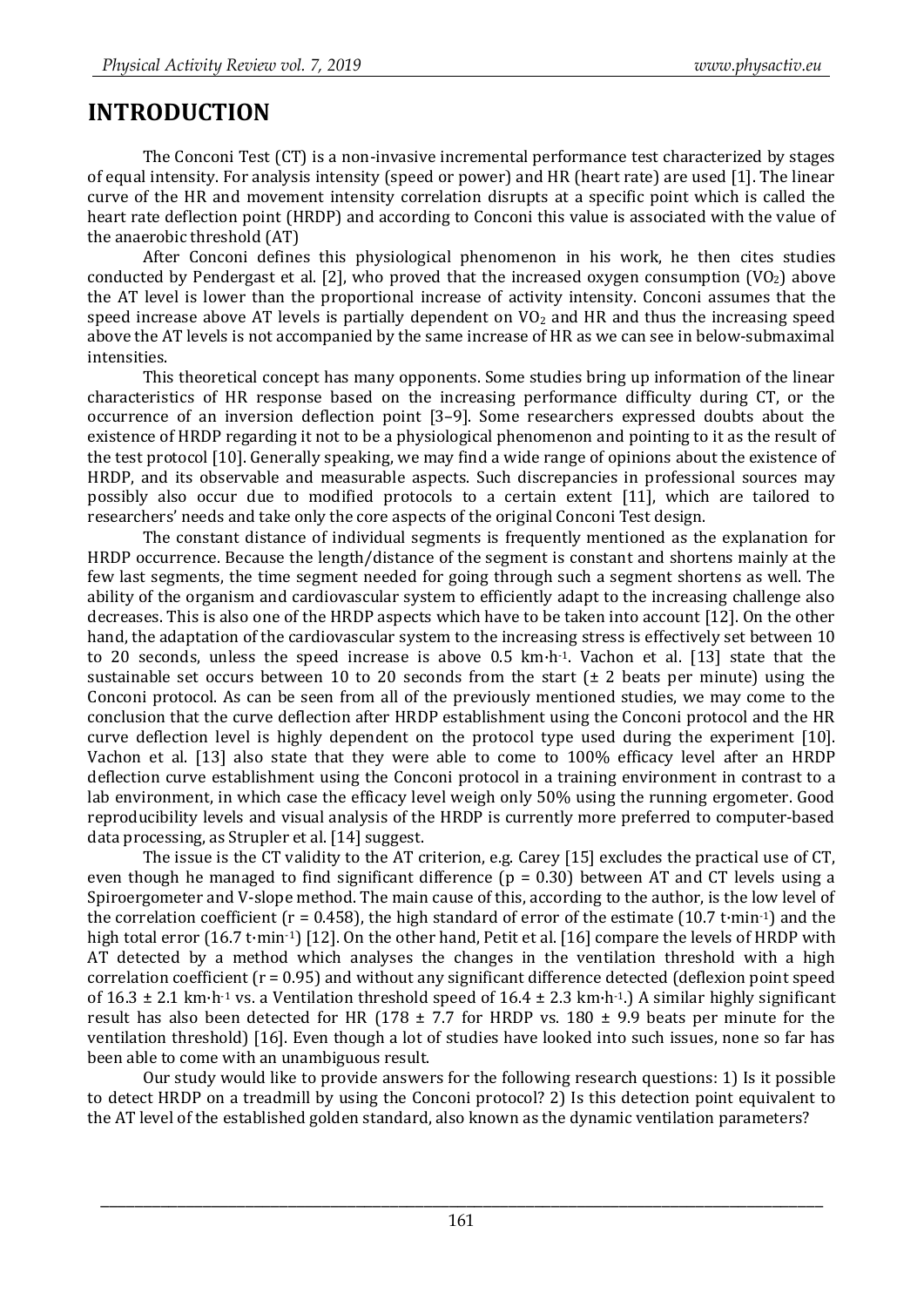## **MATERIAL AND METHODS**

#### *Participants*

During the last 10 years (2007–2017) more than 2500 subjects participated, in lab conditions, in a modified test conducted according to the Conconi protocol. The subjects were, in the majority, football players who were on a national performance level of participation in Czech senior, youth, and junior leagues (n=2170, mean age  $24.3 \pm 3.6$  years, then a smaller number of professional runners of a variety of performance levels (medium and long-distance trail  $n = 330$ , mean age 29.3  $\pm$  3.2 years). Some subjects participated regularly in the study for over 10 years. All the subjects signed informed consent.

#### *Procedures*

All subjects underwent a modified CT test using the motorized runner ergometer HP Cosmos Venus (HP Cosmos Sports and Medical, Germany). Before the testing itself, an individual warm-up exercise took place, each taking two 3-minute exercise segments on a treadmill. The initial CT speed was set to 10, which was 12 km·h-1 based on the individual performance of each subject. The slope angle was set to 1% as a compensation for the decreased resistance in the environment. After each 150 m reached, the speed was increased by 0.5 km·h-1. Subjects continued with the increasing speed until exhaustion. To increase the motivation for running, each subject was informed about the current running speed and the distance left after each 150 m segment.

A Cardiotachometer Polar S810i was used for HR level recording, the gained data were then processed via Polar Precision Performance (Polar Electro, Kempele, Finland) software. All of the 2500 CT attempts were recorded. The following visual inspection helped to identify individual occurrences (or absences) of HRDP.

For the purposes of the second research question, during the modified CT ergometer testing, the values of ventilation and respiratory parameters using the Oxycon Delta (Jaeger, sub. of Viasys Healthcare, Germany) device were recorded simultaneously while the subject was running on the treadmill. The two-way valve with a mouthpiece and a nose clip to prevent nasal breathing, connected to a computer system, was used to record the respiratory parameters. The exhaled gas was analysed via an  $O_2$  and  $CO_2$  analyser connected to a computer system. The same method was used for measuring the levels of the ventilated air after each exhalation.

The mean values were acquired from eight breathing cycles. The Oxycon delta machine was calibrated by an internal calibration method. The integrated software (LAB Manager 4.65e, Viasys Healthcare, Hoechberg Germany) recorded a curve of ventilation air volume  $(V_E)$  based on the increasing breathing difficulty. The inflection curve point of the minute ventilation was set by a twopart linear model. The set point was then used to identify the AT level (AT  $V_{E}$ ). This value was then associated with the appropriate running speed and HR level.

To analyze the relation of both methods for AT detection (AT  $V_{E}$  a AT HRDP) we selected a random sample of 50 measurements from the overall data sample, which had positive HRDP detection ( $N = 1925$ ).

#### *Statistical Analysis*

First part: correlation coefficient (r value for setting the linear correlation of the running speed and HR after HRDP positive detection. Visual HRDP analysis.

Second part: Means and standard deviations for AT HR and velocity assessed by the two methods as well as the correlation coefficient were determined (Table 1). t-value, z-value, p-value, standard error of estimate (SEE), and total error (TE) were identified (Table 2) to accept or reject the null hypothesis of no significant difference between the two methods of AT determination. Shapiro-Wilk test for normal distribution. Paired samples T-test, Wilcoxon test respectively.

Graphical analysis via graph modification based on the residual regression values (Bland-Altman plot). In case a difference trend is detected  $(x - y)$ , correlation between the values of  $(x - y)$  and  $(x + y)/2$  was calculated and then the statistical significance and effect size for rejection of possible proportional error was calculated. Visual inspection of any possible data heteroscedasticity.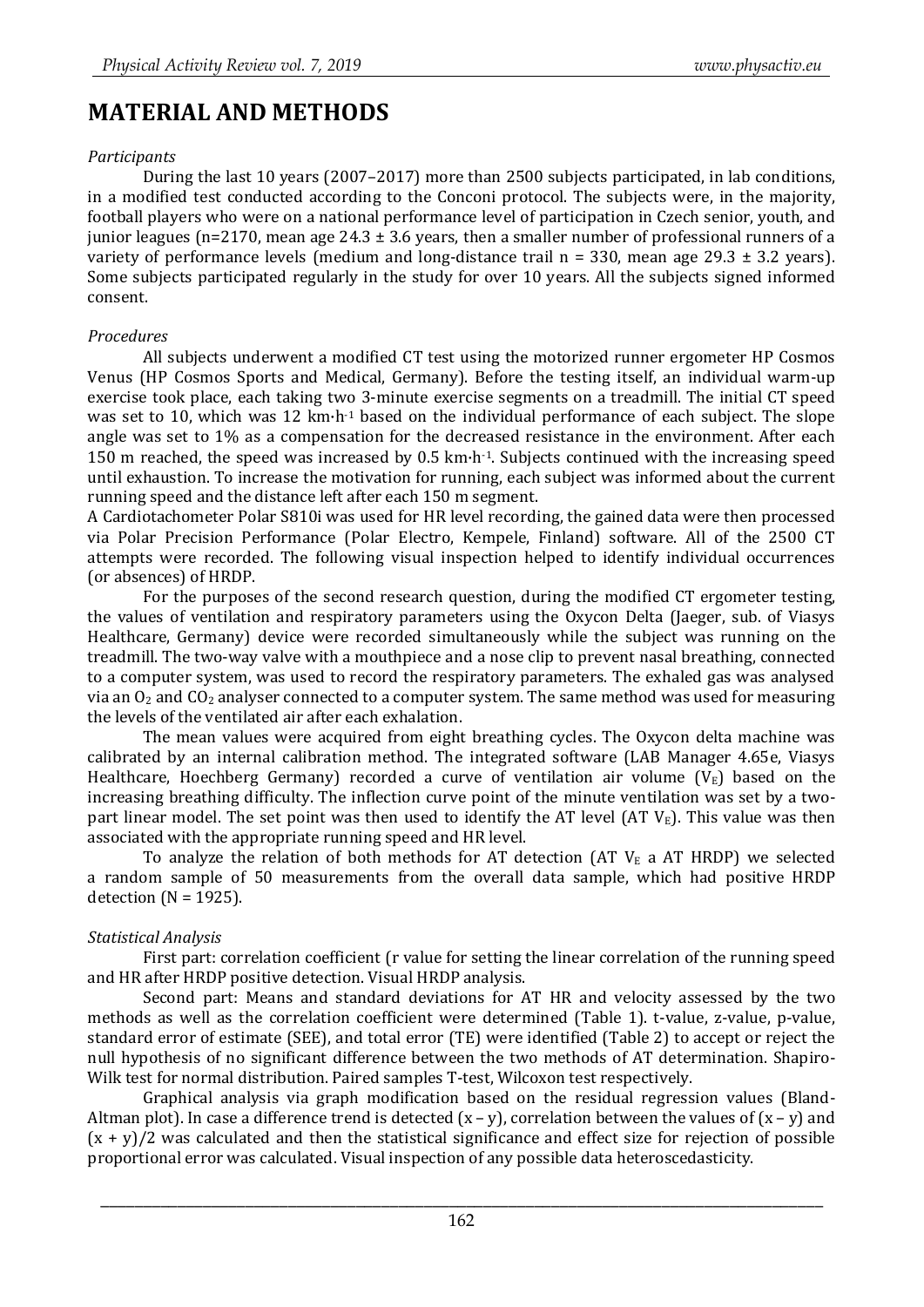### **RESULTS**

Part 1: Out of all 2500 CT detection attempts, 6 heart rate deflection point variants (HRDP) were detected on the curve based on the difficulty intensity of HR. a) regular HRDP – 77% cases; b) linear regression  $r \ge 0.98$  – no HRDP – 9%; c) linear regression  $r < 0.98$  – no HRDP – 4%; d) inversion character of HRDP – 2%; e) DP probably not corresponding with value of  $AT - 6\%$ ; f) more than one HRDP – 4%. Examples of the individual HR response types are visible in Figure 1. Part 2: The mean difference of the speed level associated with AT  $V_E$  and HRDP is 0.53 km·h<sup>-1</sup> in favour of AT  $V_E$  and thus equal to the systematic error method, which can be also seen via the Bland-Altman plot for speed (Fig. 2).



Figure 1. Examples of heart rate deflection point (HRDP) variants. A) regular HRDP; B) linear regression  $r \geq 0.98$  – no HRDP; C) linear regression  $r < 0.98$  – no HRDP; D) inversion character of HRDP; E) HRDP probably not corresponding with value of AT; F) more than one HRDP



Figure 2. Bland Altman plot of velocity differences between Conconi method and Ventilatory method vs. the mean of the two measurements. The bias of 0.53 km·h-1 is represented by the gap between the zero axis, corresponding to a zero differences, and the mean line at 0.53 km·h-1.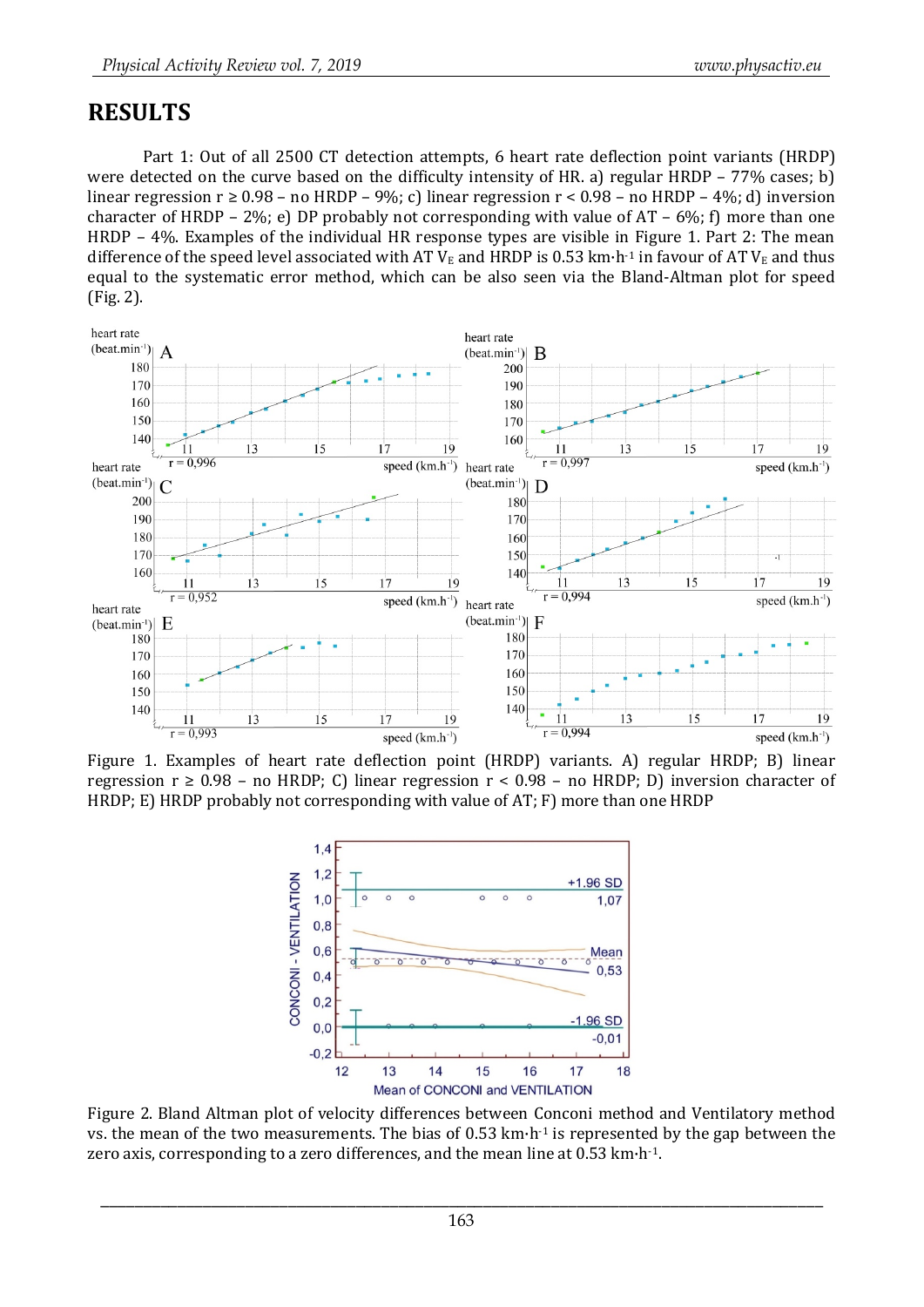

Figure 3. Bland Altman plot of HR differences between Conconi method and Ventilatory method vs. the mean of the two measurements. The bias of 4·6 b.min-1 is represented by the gap between the zero axis, corresponding to a zero differences, and the mean line at 4.6 b·min-1.

Table 1. Means  $(M) \pm$  standard deviation (SD), and correlation coefficient  $(r)$  for anaerobic threshold heart rate (AT HR and anaerobic threshold velocity (AT VEL)

|                    | AT HR                             |       | AT VEL               |       |  |  |
|--------------------|-----------------------------------|-------|----------------------|-------|--|--|
|                    | $M \pm SD$ (b·min <sup>-1</sup> ) |       | $M \pm SD$ (b·min-1) |       |  |  |
| Conconi method     | $175.64 + 8.11$                   |       | $14.60 + 1.35$       | 0.967 |  |  |
| Ventilatory method | $168.52 + 8.53$                   | 0.937 | $14.05 + 1.39$       |       |  |  |

| Table 2. The t-value, z-value, p-value, standard error of the estimate (SEE), for anaerobic threshold |  |  |  |
|-------------------------------------------------------------------------------------------------------|--|--|--|
| heart rate (AT HR) and velocity (AT VEL) differences.                                                 |  |  |  |
|                                                                                                       |  |  |  |

|        | t-value $(b\cdot min^{-1})$ | z-value $(b \cdot min^{-1})$ | $p$ -value (b·min-1) | SEE $(b\cdot min^{-1})$<br>SEE $(km \cdot h \cdot 1)$ |
|--------|-----------------------------|------------------------------|----------------------|-------------------------------------------------------|
| AT HR  | 4.278                       | $\overline{\phantom{0}}$     | 0.001                | 7.100                                                 |
| AT VEL | -                           | 5.776                        | 0.044                | 0.550                                                 |

The mean difference of the HR level associated with AT  $V_E$  and HRDP is 4.6 b·min<sup>-1</sup> in favour of HRDP AT and thus equal to the systematic error method, which can be also seen via the Bland-Altman plot for HR (Fig. 3).

Table 1 contains means, standard deviations, and correlation coefficients for AT HR and velocity assessed by the two methods. The mean AT heart rate assessed by the Conconi method (175.6 b·min-1) was 7.12 b·min-1 higher than the mean AT heart rate assessed by the ventilatory method (168.52 b·min-1). The correlation coefficient ( $r = 0.937$ ) showed a significant relationship between the 2 methods ( $p < 0.0001$ ). The mean AT velocity assessed by the Conconi method (14.60 km·h·1) was 0.55 km $\cdot$ h<sup>-1</sup> higher than the mean AT velocity by the ventilatory method (14.05 b $\cdot$ min<sup>-1</sup>). The correlation coefficient ( $r = 0.967$ ) showed a significant relationship between the 2 methods  $(p < 0.0001)$ .

Table 2 contains t values, p values, z values and SEEs, for differences in the AT heart rate assessed by the two methods. The mean difference in heart rate (6.0 b·min-1) was not significant. Therefore, the null hypothesis of no significant difference in methods has been accepted. However, the SEE of 7.1 b·min-1, 0.55 km·h-1 respective, were relatively large and practically statistically significant.

### **DISCUSSION**

As the issue arises from the contemporary studies, the concept and principles of CT are widely and critically discussed. On one hand, the concept is accepted, but on the other, some academics reject the use of it, or individual aspects of it are criticized. An undeniable fact which contributes to this broad discussion of the CT concept is the occurrence of the deflection point in the HR response to the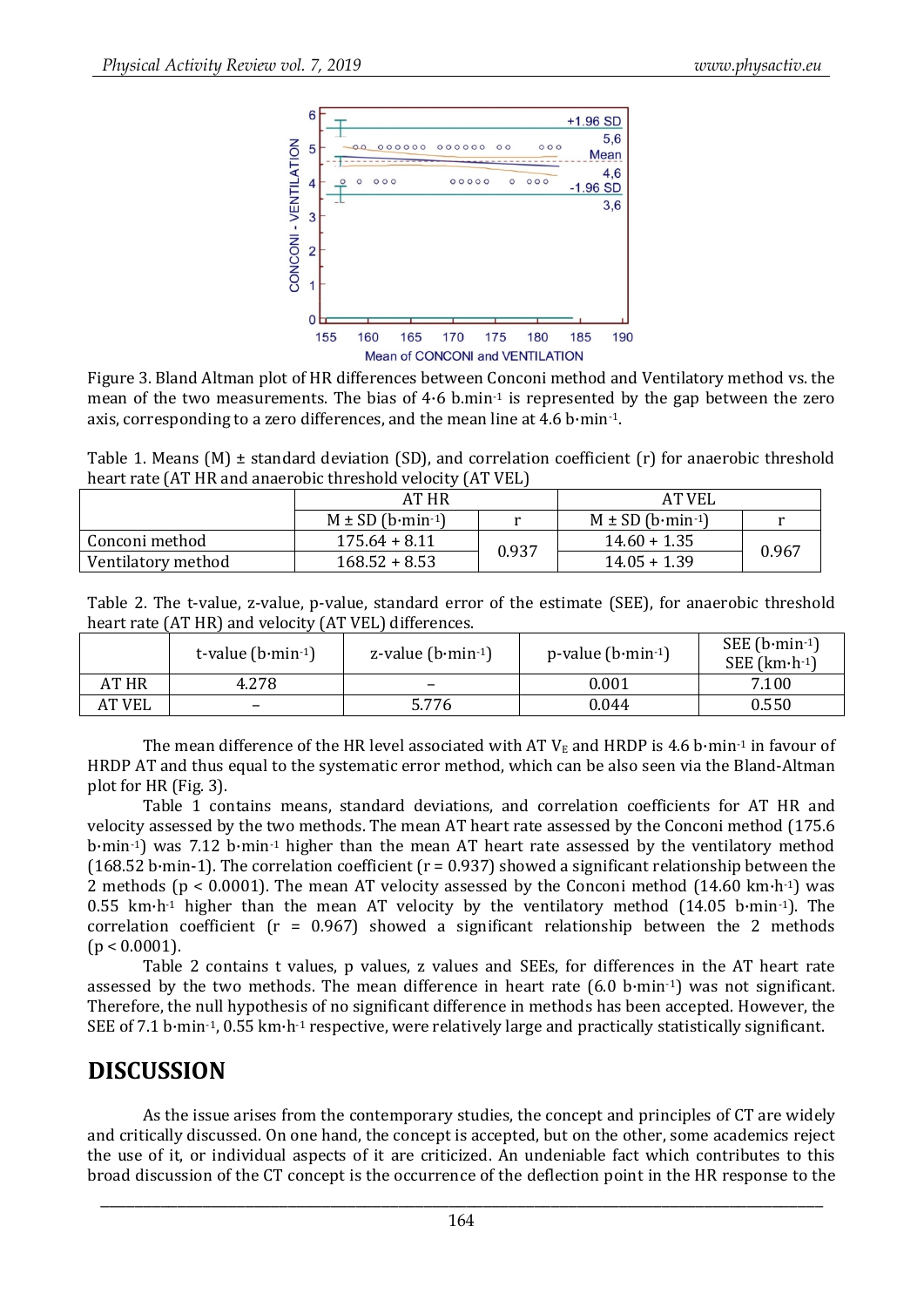progressively increasing physical stress. The main reason is that there has been no proven origin of this phenomenon; it has been only previously hypothesized how it may occur. One of the possible physiological mechanisms may be one of the functions of the heart ventricle and atrium. The sources suggest that the deflection point of the HR curve depending on the stress intensity significantly occurs as a biological marker/phenomenon and therefore cannot be regarded as an artefact which has a connection to a specific physical stress protocol [11].

The HR linear curve fitting based on the progressive physical stress level in all its reach (excluding the deflection point occurrence) and the statistical significance of  $r \geq 0.98$  has been detected among 9 percent of all cases. Such a finding is in agreement with other published sources which state that a particular amount of CT results always shows a linear fitting in the overall curve range [11]. It is quite difficult to define and establish the causes of such a phenomenon, especially due to the fact that the physiological nature of the deflection point has not yet been specifically and sufficiently defined. One of the discussed possible causes might be the blockage of the parasympathetic nervous system, also other speculated origins are that this might be due to aging, pathological states of the heart muscle tissue, etc. Our findings suggest that a certain percentage of the HR results has occurred even within the repeated testing over several years, during which time the preceding results of a particular (same) subject also included those in which HRDP was detected. We assume then that neither maturation nor processing in the CNS have any significant role during the occurrence of this phenomenon, and more precisely, that they have no significant effect on the decreasing number of shown occurrences of such a phenomenon.

The correlation coefficient has been calculated to be 0.98, which has been set as a threshold value which informs us about the level of linear dependency (relation). The values under this threshold show a high variability of points around the regression line and we do not take into consideration the linear fitting which is necessary to define the deflection point by using the two-part linear model. This trend and the results of CT can also be seen in the high point variability of the HR values which is the indicating sign that the organism has not adapted efficiently to the muscular stress. Sources do not indicate any similar type of CT response. It is possible that this type is automatically assigned to the linear response type (e.g., example a) or assigned only to one of the dichotomy diversion categories of CT (positive  $\times$  negative detection of the deflection point). It is important, however, that such cases occurred in our study in a small number of measurements – 4% out of 2500 tests. It is also impossible to objectively exclude the possibility of an error made by the HR measuring devices, due to the fact that a certain percentage of the population has trouble during the HR measurement, which in a majority of cases is very precise. Another factor related to the cause of discrepancies may also be heart arrhythmia, which has not been tested during our study among any of the participants.

Influxive HRDP has been detected in only 2 percent of all cases. Similar findings exist in several other studies which discuss the causes of the influxive deviation from the linear trend. To give an idea, Hoffman [17], for example, in his study detected that 9.7% of all tested participants have the inversion type of deflection (tested on 277 healthy young males).

The causes of the inverse deviation from the linear trend are also related to the higher age of the subjects as a compensation for the probable functional limitations of the heart. With this in mind, age also results in a different sensitivity of the heart tissue to the catecholamine effects (5). On the other hand, Bunc and Heller [18] detected a normal linear trend among a vast majority of older men tested in their study (51.8  $\pm$  5.41 years of age). Another possible explanation for the increased occurrence of the inflection deviation point can be linked to the pathologies of the heart tissue. Pokan [14] in his study states that 89% of patients after a heart attack have been tested positive for having the inverse deviation during the CT response. According to Forstr's hypothesis, the occurrence of the inverse deviation from the linear trend occurs mainly among patients with stabilized stages of heart disease with compensation mechanisms taking place in order to maintain the heart stroke volume in cases of left ventricular systolic/diastolic dysfunction [19]. Another possible aspect which an effect on the inflection point phenomenon can have has been put into question by an experimental study conducted by Pokan [10]. 20 individuals under the influence of an experimental treatment (parasympathetic nervous system blockage) has detected a significantly higher inclination to a linear (inverse) response of the CT during an increased stress situation, in comparison to the control group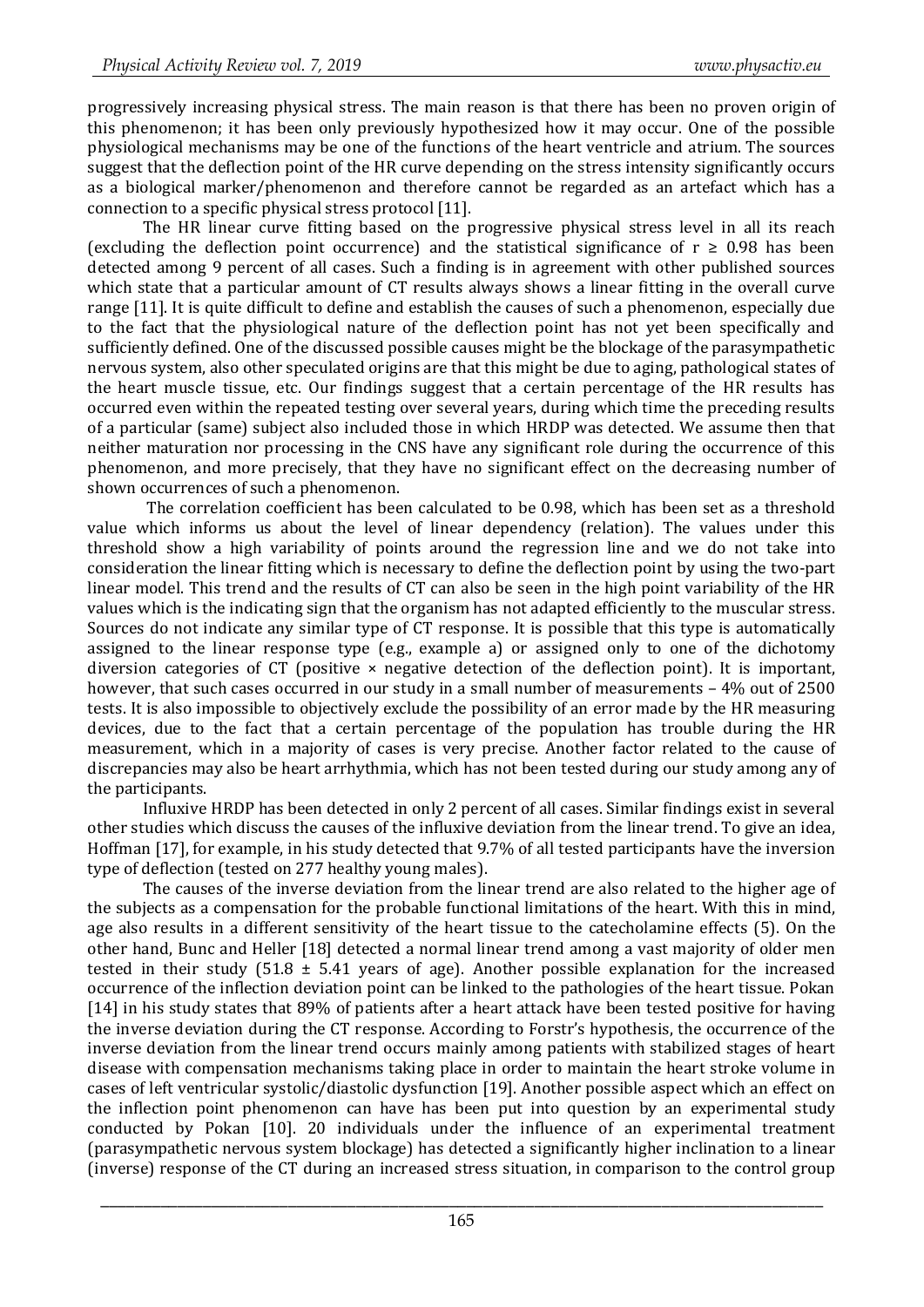of individuals treated with a placebo. A significant correlation has been proven between the inverse character of HRDP and the decreasing performance of the left ventricular function among patients who have suffered heart attacks previous to the testing [17].

HRDP has been detected, however, this does not refer to the anaerobic threshold level. This type of detectable HRDP has occurred among 6 percent of all tested cases, in all of which this included a high SF deflection point level, which has approximated closely to the HR maximum. Out of all examined sources it is possible to conclude that the anaerobic threshold levels range among trained individuals around 87–92% of maximal HR [10]. Our study showed that in the majority of cases the predicted level of anaerobic threshold, derived from the HRDP, 97% reach the maximum HR. It is possible to speculate whether each subject reached his individual maximum. Theoretical calculations of the maximum HR level only have an informative function and they do not reflect the individual differences in each individual's organism. Therefore, the maximum heart frequency cannot be taken into consideration as a valid aspect of the deflection point. One of the possible criteria which we may be able to use to judge the validity in the case of ambiguous output is the contrast stress level test (run for 5km, or 10km) set at the level of the predicted anaerobic threshold and its feedback evaluation. Similarly, we may proceed by setting the DP which would be similar to the anaerobic threshold level in cases in which the DP detection would be ambiguous, more specifically, when more interpretation of HRDP detection would be possible – such a multiplied HRDP result in our study has been detected in 4% of all cases.

## **CONCLUSION**

Even though CT seems to offer a certain simplicity in its use, in terms of material equipment, it is important to keep in mind the limitations which the use of CT also involves. The main reason for this being that a certain percentage of CT results do not offer the unambiguous possibility of detecting HRDP, more precisely, the detection of the anaerobic threshold (if we accept Conconi's two physiologic parameters equivalence hypothesis). The lack of adherence to the standardization requirements, technical issues, and methodology error could have contributed to the undesirable results, as well as the undeniable fact that an unknown aspect could have contributed to the inability to detect HRDP levels in some attempts. It is, however, possible to conclude that HRP is a repeatable physiological phenomenon and as such it is able to be used for endurance diagnostics, training management, and the training feedback evaluation. The Conconi method for AT detection is, however, burdened with a systemic error and overvalues the measurements of 0.55 km·h-1, specifically the error is set to be around 7.1 b·min-1. This result has to be taken into account with some caution, specifically for this test data interpretation, only if we set the condition that the primary objective is to identify the AT.

## **REFERENCES**

- 1. Conconi F, Ferrari M, Ziglio PG, Droghetti P, Codeca L. Determination of the anaerobic threshold by a noninvasive field test in runners. J Appl Physiol. 1982;52(4):869-73. Doi: 10.1152/jappl.1982.52.4.869
- 2. Pendergast D, Cerretelli P, Rennie DW. Aerobic and glycolytic metabolism in arm exercise. J Appl Physiol. 1979;47(4):754-60. doi: 10.1152/jappl.1979.47.4.754
- 3. Ribeiro JP, Fielding RA, Hughes V, Black A, Bochese MA, Knuttgen HG. Heart rate break point may coincide with the anaerobic and not the aerobic threshold. Int J Sports Med. 1985;6(4):220-4. doi: 10.1055/s-2008-1025844
- 4. De Wit MJP, Der Weduwe CJ, Wolfhagen PJJM, Hollander AP. Validity of peak oxygen uptake calculations from heart rate deflection points. Int J Sports Med. 1997;18(3):201-7. doi:10.1055/s-2007-972620
- 5. Hofmann P, Pokan R, Preidler K, Leitner H, Szolar D, Eber B, et al. Relationship between heart rate threshold, lactate turn point and myocardial function. Int J Sports Med. 1994;15(5):232-7. doi: 10.1055/s-2007-1021052
- 6. Jones AM, Doust JH. Lack of reliability in Conconi's heart rate deflection point. International Journal of Sports Medicine. 1995;16(8):541-4. doi:10.1055/s-2007-973051
- 7. Nagovitsyn R, Volkov P, Miroshnichenko A. Planning of physical load of annual cycle of students', practicing cyclic kinds of sports, training. Physical education of students. 2017;21(3):126-33. doi: 10.15561/20755279.2017.0305